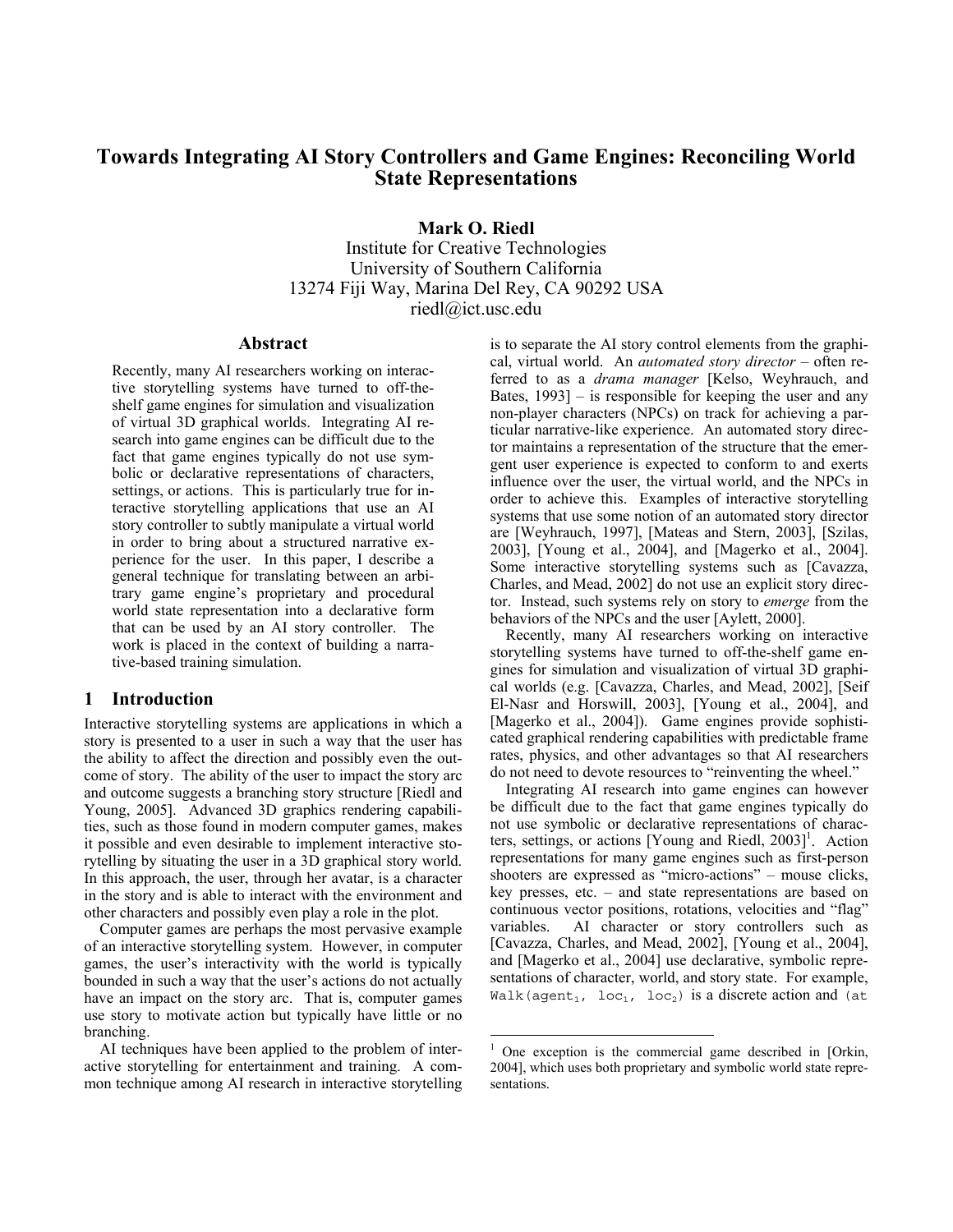| <b>Report Documentation Page</b>                                                                                                                                                                                                                                                                                                                                                                                                                                                                                                                                                                                                                                                                                                                                                                                                                                   |                             |                              |                   |                                                     | Form Approved<br>OMB No. 0704-0188                 |  |  |
|--------------------------------------------------------------------------------------------------------------------------------------------------------------------------------------------------------------------------------------------------------------------------------------------------------------------------------------------------------------------------------------------------------------------------------------------------------------------------------------------------------------------------------------------------------------------------------------------------------------------------------------------------------------------------------------------------------------------------------------------------------------------------------------------------------------------------------------------------------------------|-----------------------------|------------------------------|-------------------|-----------------------------------------------------|----------------------------------------------------|--|--|
| Public reporting burden for the collection of information is estimated to average 1 hour per response, including the time for reviewing instructions, searching existing data sources, gathering and<br>maintaining the data needed, and completing and reviewing the collection of information. Send comments regarding this burden estimate or any other aspect of this collection of information,<br>including suggestions for reducing this burden, to Washington Headquarters Services, Directorate for Information Operations and Reports, 1215 Jefferson Davis Highway, Suite 1204, Arlington<br>VA 22202-4302. Respondents should be aware that notwithstanding any other provision of law, no person shall be subject to a penalty for failing to comply with a collection of information if it<br>does not display a currently valid OMB control number. |                             |                              |                   |                                                     |                                                    |  |  |
| <b>1. REPORT DATE</b><br>2006                                                                                                                                                                                                                                                                                                                                                                                                                                                                                                                                                                                                                                                                                                                                                                                                                                      |                             | 2. REPORT TYPE               |                   | <b>3. DATES COVERED</b><br>00-00-2006 to 00-00-2006 |                                                    |  |  |
| <b>4. TITLE AND SUBTITLE</b>                                                                                                                                                                                                                                                                                                                                                                                                                                                                                                                                                                                                                                                                                                                                                                                                                                       |                             |                              |                   | 5a. CONTRACT NUMBER                                 |                                                    |  |  |
| <b>Towards Integrating AI Story Controllers and Game Engines:</b><br><b>Reconciling World State Representations</b>                                                                                                                                                                                                                                                                                                                                                                                                                                                                                                                                                                                                                                                                                                                                                |                             |                              |                   |                                                     | 5b. GRANT NUMBER                                   |  |  |
|                                                                                                                                                                                                                                                                                                                                                                                                                                                                                                                                                                                                                                                                                                                                                                                                                                                                    |                             |                              |                   |                                                     | 5c. PROGRAM ELEMENT NUMBER                         |  |  |
| 6. AUTHOR(S)                                                                                                                                                                                                                                                                                                                                                                                                                                                                                                                                                                                                                                                                                                                                                                                                                                                       |                             |                              |                   |                                                     | 5d. PROJECT NUMBER                                 |  |  |
|                                                                                                                                                                                                                                                                                                                                                                                                                                                                                                                                                                                                                                                                                                                                                                                                                                                                    |                             |                              |                   |                                                     | <b>5e. TASK NUMBER</b>                             |  |  |
|                                                                                                                                                                                                                                                                                                                                                                                                                                                                                                                                                                                                                                                                                                                                                                                                                                                                    |                             |                              |                   |                                                     | 5f. WORK UNIT NUMBER                               |  |  |
| 7. PERFORMING ORGANIZATION NAME(S) AND ADDRESS(ES)<br>University of California, Institute for Creative Technologies, 13274 Fiji<br>Way, Marina del Rey, CA, 90292                                                                                                                                                                                                                                                                                                                                                                                                                                                                                                                                                                                                                                                                                                  |                             |                              |                   |                                                     | 8. PERFORMING ORGANIZATION<br><b>REPORT NUMBER</b> |  |  |
| 9. SPONSORING/MONITORING AGENCY NAME(S) AND ADDRESS(ES)                                                                                                                                                                                                                                                                                                                                                                                                                                                                                                                                                                                                                                                                                                                                                                                                            |                             |                              |                   |                                                     | 10. SPONSOR/MONITOR'S ACRONYM(S)                   |  |  |
|                                                                                                                                                                                                                                                                                                                                                                                                                                                                                                                                                                                                                                                                                                                                                                                                                                                                    |                             |                              |                   |                                                     | <b>11. SPONSOR/MONITOR'S REPORT</b><br>NUMBER(S)   |  |  |
| 12. DISTRIBUTION/AVAILABILITY STATEMENT<br>Approved for public release; distribution unlimited                                                                                                                                                                                                                                                                                                                                                                                                                                                                                                                                                                                                                                                                                                                                                                     |                             |                              |                   |                                                     |                                                    |  |  |
| <b>13. SUPPLEMENTARY NOTES</b><br>The original document contains color images.                                                                                                                                                                                                                                                                                                                                                                                                                                                                                                                                                                                                                                                                                                                                                                                     |                             |                              |                   |                                                     |                                                    |  |  |
| 14. ABSTRACT                                                                                                                                                                                                                                                                                                                                                                                                                                                                                                                                                                                                                                                                                                                                                                                                                                                       |                             |                              |                   |                                                     |                                                    |  |  |
| <b>15. SUBJECT TERMS</b>                                                                                                                                                                                                                                                                                                                                                                                                                                                                                                                                                                                                                                                                                                                                                                                                                                           |                             |                              |                   |                                                     |                                                    |  |  |
| 16. SECURITY CLASSIFICATION OF:                                                                                                                                                                                                                                                                                                                                                                                                                                                                                                                                                                                                                                                                                                                                                                                                                                    |                             |                              | 17. LIMITATION OF | 18. NUMBER                                          | 19a. NAME OF                                       |  |  |
| a. REPORT<br>unclassified                                                                                                                                                                                                                                                                                                                                                                                                                                                                                                                                                                                                                                                                                                                                                                                                                                          | b. ABSTRACT<br>unclassified | c. THIS PAGE<br>unclassified | <b>ABSTRACT</b>   | OF PAGES<br>6                                       | <b>RESPONSIBLE PERSON</b>                          |  |  |

| <b>Standard Form 298 (Rev. 8-98)</b> |                               |  |  |
|--------------------------------------|-------------------------------|--|--|
|                                      | Prescribed by ANSI Std Z39-18 |  |  |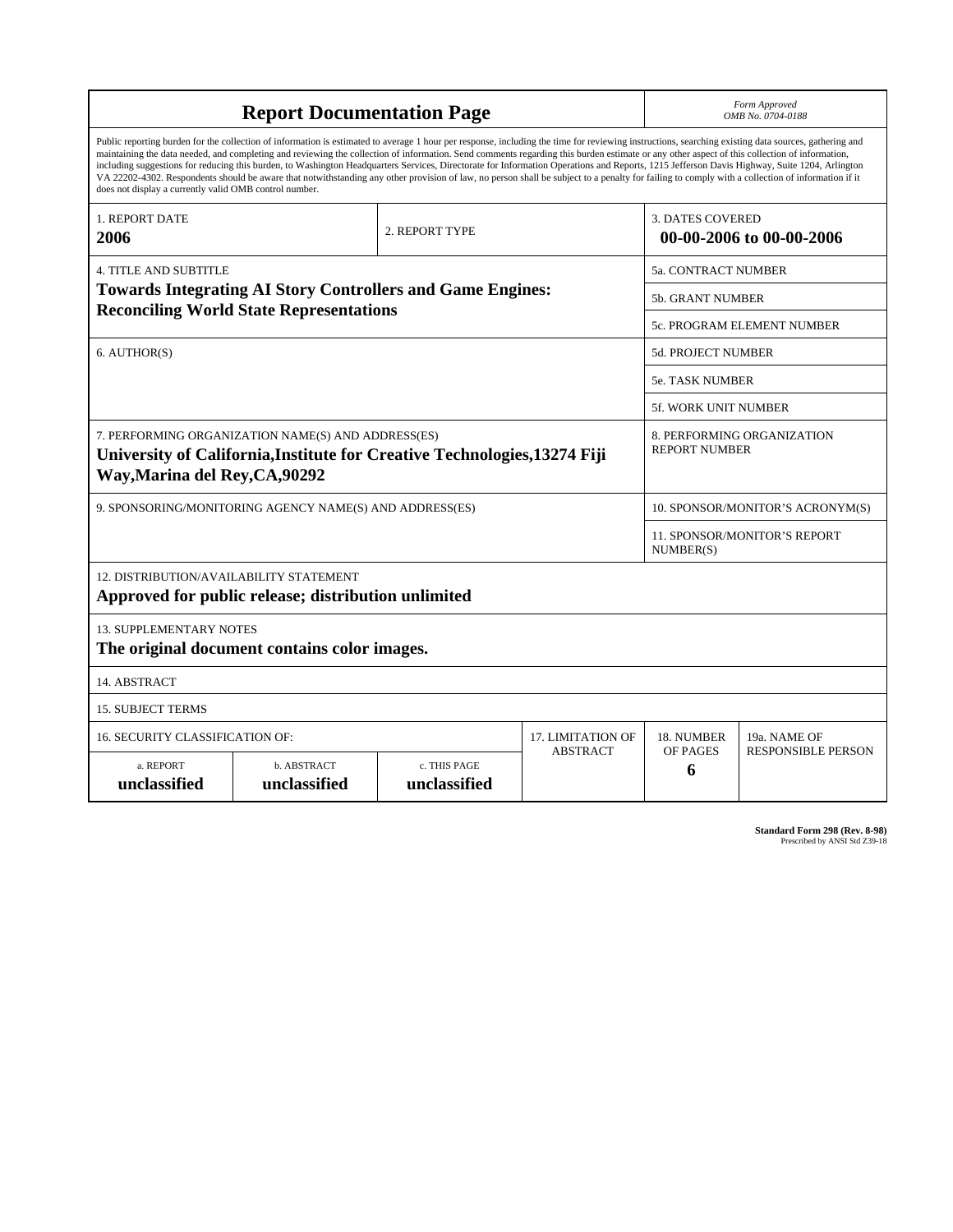

**Figure 1:** Generic architecture for an interactive storytelling system.

agent<sub>1</sub> loc<sub>1</sub>) is a discrete term partially describing the world state.

AI technologies often use declarative and/or symbolic representations of the virtual environment, simplifying the world to only the aspects that are necessary for computation. Declarative representation facilitates robust reasoning about the simulation state such as regressive problem solving (e.g. planning and re-planning), predictive analysis (e.g. predicting plan failure), user goal recognition, agent belief-desireintention modeling, and others. As far as automated story direction is concerned, [Young, 1999] describes the advantages of using a declarative, partial-order plan representation for narrative: (a) causal dependencies between actions ensure that all events are part of causal chains that lead to the outcome; (b) planning algorithms are general problemsolvers that "solve the problem" of piecing together the events of a narrative that achieves a particular outcome; and (c) story plans can be repaired by replanning to allow interactivity.

 For an AI character or story controller to be closely integrated with a proprietary game engine, the AI system must transform the proprietary non-declarative world state in the game engine into a declarative form. For example, Mimesis [Young et al., 2004] overrides the game engine's user input routines in order to detect discrete user actions. The discretized user actions are correlated with plan operators that have declarative preconditions and effects with which to reason about changes to the world wrought by the user. Not all AI controllers use plan operator representations.

The remainder of the paper is laid out as follows. In Section 2, we describe a generic architecture for an interactive storytelling system. In Section 3, we describe a general technique for translating proprietary and procedural world representation from an arbitrary game engine into a declarative form that can be used by AI controllers such as automated story directors and autonomous agents. In Section 4, we briefly describe a narrative-based training simulation that motivates the need for the integration of an automated story director and autonomous agents with an arbitrary game engine.

# **2 A Generic Interactive Storytelling Architecture**

A generic architecture for an interactive storytelling system is given in Figure 1. The architecture is based around a game engine and one or more AI controllers. AI controllers can be automated story directors or autonomous agents. Autonomous agents control the decision-making processes of non-player characters (NPCs). Even though a virtual world contains non-player characters, it is not necessarily the case that there must be an AI controller for each NPC. An automated story director, in addition to maintaining a branching narrative model, can be implemented such that it also directs the behaviors of NPCs, as in [Young et al., 2004]. If there is an automated story director, there is typically only one director. There does not necessarily have to be an automated story director for there to be interactive storytelling, as in [Cavazza, Charles, and Mead, 2002].

The game engine can be any game or simulation system that supports or can be extended to support interface to the automated story director and the virtual actors. Figure 1 refers to the game engine as an *extended* game engine because of its support for AI controllers. The game engine extensions are described in further detail in the next section. In general, the game engine is responsible for simulating a virtual world plus graphical presentation of the virtual world to the user who is embodied by an avatar. Each non-player character (NPC) that the trainee will be expected to interact with is represented graphically in the game engine as a *bot*. A bot is a physical manifestation of an NPC based on the proprietary graphical rendering of the character's body in the virtual world. Aside from processes for rendering, animating, and low-level path-planning, there is little or no intelligence in the bot. The higher-level intelligence of an NPC is relegated to one of the AI controllers that receive updates from the virtual world and issues control commands to bots.

It is possible – and sometimes even desirable – for the various AI controllers to communicate with each other to coordinate behaviors and world representations. For the remainder of this paper, we shall assume that all the AI controllers in an interactive storytelling system use the same world state representations and it is only the game engine that does not. Furthermore, we shall assume that there is at least one AI controller that is an automated story director.

# **3 A Middleware Substrate for Integrating a AI Controllers into a Game Engine**

In the generic architecture for an interactive storytelling system described in the previous section, the automated story director and any autonomous agents are assumed to use a shared declarative representation of world state. The game engine, however, is not assumed to use a world state representation that is deterministic or shared with the other components. In fact, it is assumed that the game engine does *not* use a declarative representation! However, it is vital that the AI controllers are aware of the state of the simulation in the game engine. An automated story director, in particular, must be aware of the changes to the world state that are caused by the actions of the user. Agents must also be aware of changes in the world state to be able to react appropriately and believably. The solution to reconciling world state representations between an arbitrary game engine and AI controllers described here is motivated by the generic architecture. However, it is our belief that the solu-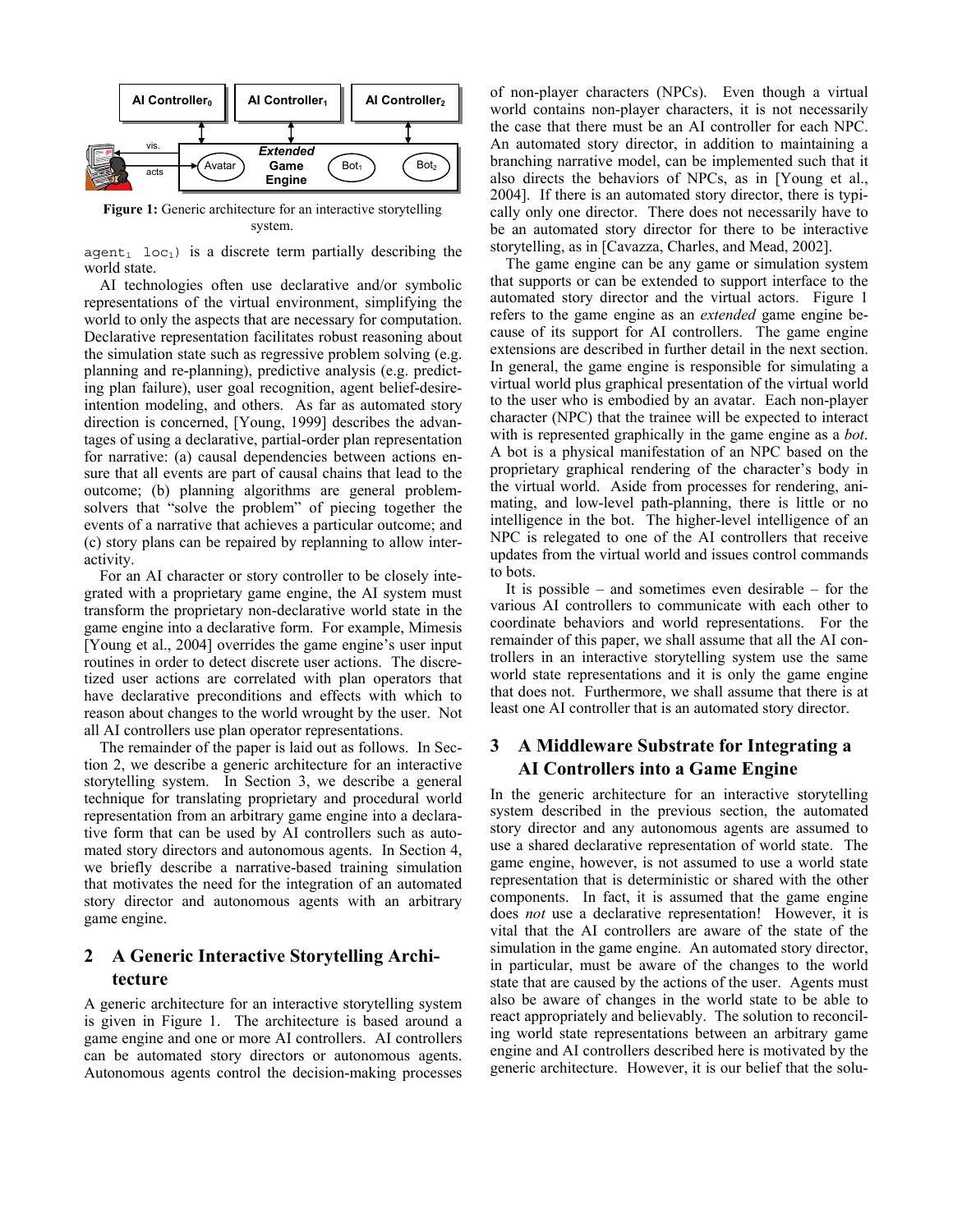

**Figure 2:** Middleware for detecting and translating game engine world state.

tion is general enough to apply to other interactive storytelling systems.

 The procedural, non-declarative state representation maintained by the game engine must be translated into a declarative representation shared by the automated story director and the actors. One way to transform the game engine's representation into a declarative form is through a middleware substrate that interfaces directly with the game engine through scripting or through an API such as that proposed in [van Lent, 2004]. A middleware approach may be inappropriate for computer game production where AI is only guaranteed a small portion of a computer's processing time and efficiency is therefore essential. However, AI game research is not necessarily beholden to production constraints. Researchers in automated story direction often resort to a distributed architecture where graphical and simulation processing occurs on one computer while AI processing occurs on one or more other computers. In this case, a middleware solution is favorable because it abstracts away the procedural nature of the game engine and allows AI researchers to focus on theories, algorithms, and cognitively plausible representations of narrative.

The proposed middleware substrate implements *state detectors* and *proprioceptive detectors* that efficiently access the game engine's proprietary state variables (such as object locations, rotations, velocities, flags, etc.) to derive discretized information about the game engine and push that information to any system modules that request updates. Figure 2 shows a conceptualization of the middleware substrate.

#### **3.1 State Detectors**

State detectors determine if discrete state declarations are true or false. For each atomic, ground sentence used by the automated story director or an autonomous agent to represent some aspect of world state, there must be a detector that can recognize whether it is true or not in the simulation. Note that for efficiency purposes a single state detector can be responsible for more than one fact.

An example of a state detector is one that determines whether (in-speaking-orientation user ?npc) is true for some non-player character in the world, meaning the NPC and player are close by, facing each other, etc. When a sentence of this form is true, the player and agents can engage in conversation (either can take the initiative). This world state can be important to agents who need to know if they can engage the user in dialogue and to an automated director if the story requires some conversational exchange between user and another character before the story can continue. Whether a sentence of this form is true or not can be computed from the distance between the user's avatar and the bot and the directional orientation of avatar and bot towards each other. A single detector can be responsible for determining whether the relationship holds or does not hold for all NPCs in the world, as opposed to state detectors for each NPC.

#### **3.2 Proprioceptive Detectors**

Proprioceptive detectors apply only to the user's avatar and are used to determine if the user has performed certain discrete actions. The purpose of a proprioceptive detector is for the user's avatar to declare to listening AI controllers, "I, the user's avatar, have just performed an action that you might have observed." Bots do not need proprioceptive detectors because their behavior is dictated by an AI controller; success or failure of bot behaviors can be confirmed by comparing the expected world state changes with actual world state changes. Agents can be made aware of each others' observable actions through direct back-channel communication.

An example of a proprioceptive detector is one that determines when the user has moved from one discrete location in the world to another. That is, it determines whether the declarative action Walk(user, ?loc<sub>1</sub>, ?loc<sub>2</sub>) has been performed. This declaration can be important to agents who observe the user leaving or arriving. This declaration can also be important for an AI controller such as an automated director that needs to know about the effects of the action: (at user ?loc<sub>2</sub>) and  $\neg$  (at user ?loc<sub>1</sub>). However, this information can be derived through state detectors as well without concern for how those effects were achieved (e.g. Walk versus Run).

#### **3.3 Detector Integration with the Game Engine**

While state changes can be determined from discrete action representations such as those used in planning systems, the purpose of detecting user actions is primarily for sensor input to the autonomous agent AI controllers. When NPCs and the user interact, the agents will need to know the observable actions that the user performs, whether they are physical or discourse acts, instead of inferring them from local world state changes. State detectors, however, are still necessary above and beyond proprioceptive detectors because the user's input into the game engine is through "micro-actions" – mouse clicks, key presses, etc. Many microactions string together to produce discrete actions. However, it may be the case that the user performs micro-actions that change the world state but are not aggregated into a recognizable discrete action. Thus, it is possible for the simulation state in the game engine to become out of sync with that of the story director and the actors. One solution is to define discrete action representations at a finer level of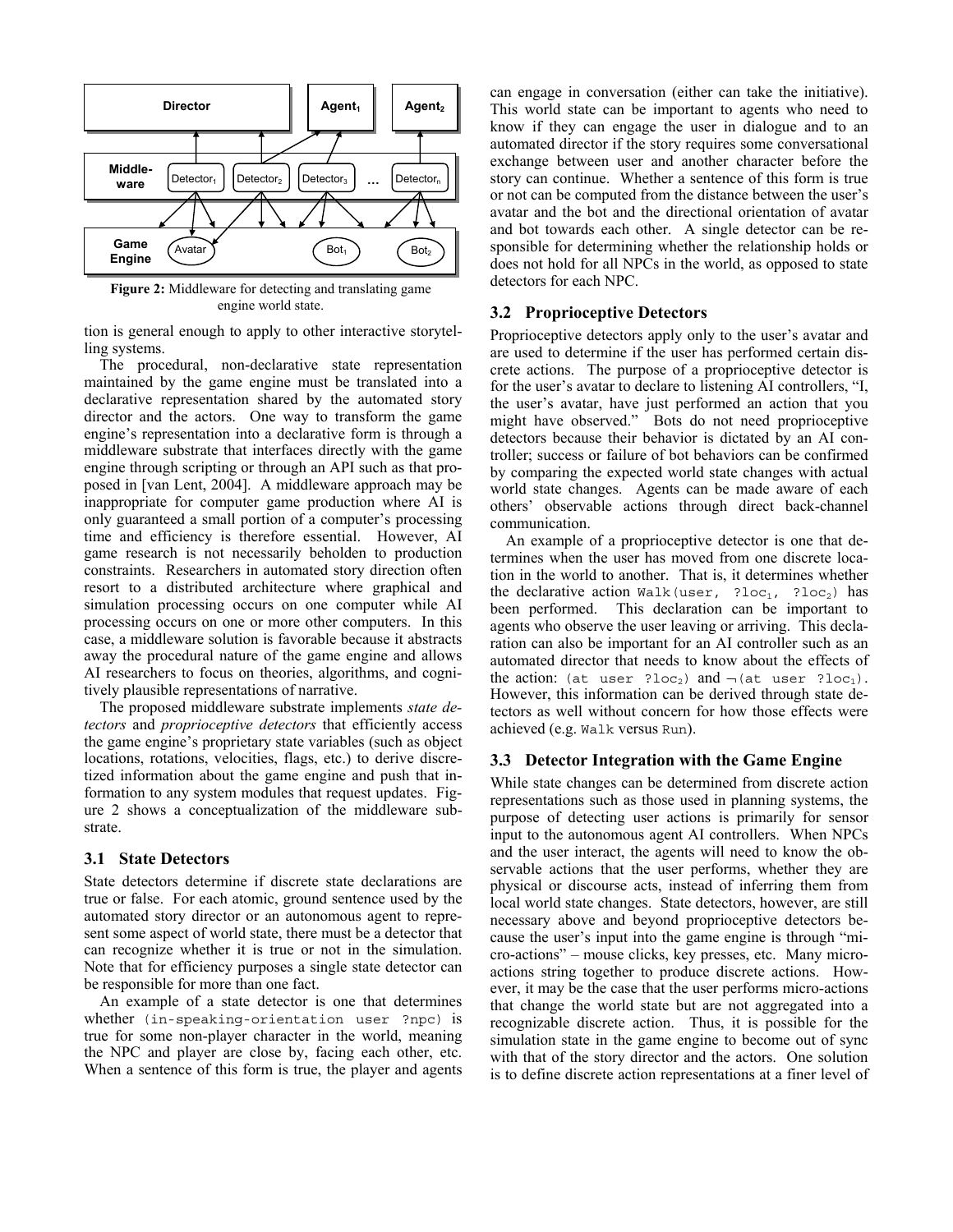detail. The approach advocated here is to detect high-level actions that are necessary for user-agent interactions and allow state detectors to fill in the rest.

 It is possible to integrate symbolic and procedural representations. Orkin [2004] describes a technique for individual AI characters to perform real-time, goal-oriented planning in a game engine using action representations that combine both symbolic preconditions and effects with procedural preconditions and effects. However, it is not clear whether such a technique could be applied to an AI story director since a story director does not directly act in the world as an AI character does. We believe the middleware substrate approach advocated in this paper to be more general and flexible.

# **4 Towards a Narrative-based Training Simulation**

In this section, we describe an interactive storytelling system built on top of a game engine that uses a multitude of AI controllers, including an automated story director and several autonomous agents. The various types of AI controllers use different AI technologies and consequently have different declarative world representations. The middleware substrate approach is capable of meeting all of the information requirements of the heterogeneous collection of AI controllers without requiring any to be tightly integrated with the game engine. The following discussion describes the purpose of the system and motivates the necessity of having different types of AI controllers operating simultaneously.

The interactive storytelling system we describe here is a *narrative-based training simulation*. Simulations have been used for training skills and situation awareness. For training tacit knowledge such as the operational and procedural skills required for adaptive military leadership, it is advantageous to situate the trainee in a realistic environment. A virtual reality simulator is a good start. However, it is advantageous that trainees are situated in an environment whose situational evolution is directed. The advantages are that the trainee can be exposed to a larger context, multiple learning objectives can be strung together in a particular order, and the trainee can gain valuable experience in dealing with successions of problems that are interrelated in a lifelike manner (instead of running separate, and thus disjoint, training exercises). Since pure simulations are openended, there is no guarantee that the world will evolve in a sustainable manner. That is, the structure of the trainee's experience is not guaranteed to contain certain events or situations after the first few actions. The actions of the trainee and any autonomous agents can cause the world to evolve in a way that is undesirable from the perspective of the trainee being exposed to situations of pedagogical value.

### **4.1 Story Control for Training**

Our narrative-based training simulation uses a high-level AI control structure to try to manipulate a simulation such that the world state, at least at a high level of abstraction, evolves in way that corresponds to a given model of narrative. The way in which this is achieved is necessarily different from more entertainment-oriented interactive storytelling systems. One difference between training and entertainment applications is that the trainee must learn about second- and third-order effects of their actions, meaning that it is important for realistic emergence of situation. An entertainment application can ignore the effects on the world that do not contribute to the story. This emergence [Aylett, 2000] must be carefully balanced against the overarching, high-level narrative model of the story director.

A second difference between training and entertainment applications of interactive storytelling is that in systems for training the AI story controller should be relatively resilient to branching. That is, the given high-level narrative model achieves a certain sequence of learning objectives that has pedagogical value. Branching to alternative narrative arcs should be possible, but only when absolutely necessary. Furthermore, any alternative narrative branch should be as similar as possible to the original narrative model and contain the same pedagogical value. Branching story in entertainment applications only require the consequent alternative narrative branches to have entertainment value and can consequently deviate more in order to comply with the apparent desires of the user.

A third difference between training and entertainment applications of interactive storytelling is that in systems for training, the automated story director should not intervene with the actions of the trainee. This is important because one does not want the trainee to learn that certain incorrect or inappropriate actions are okay because they will be caused to fail. It is also important for the trainee to learn from her mistakes, even if it means "game over." This is in contrast to [Young et al., 2004] which describes an entertainment-oriented interactive storytelling system that is capable of subtly intervening with user actions to preserve the content of the narrative. For training, user actions that are not in accordance with the narrative model should either cause an alternative branch to be taken or result in failure with feedback about what was wrong.

### **4.2 Architecture for a Narrative-Based Training Simulation**

We believe that we can achieve the nuances of interactive storytelling for training purposes with a combination of automated story direction and semi-autonomous agents. The heterogeneity of AI controllers makes a middleware approach to integration with a game engine desirable. The architecture for the narrative-based training simulation is given in Figure 3.

The three main components to the architecture are: the game engine, the automated story director, and the semiautonomous virtual actors. The game engine is any game engine or simulation that includes the middleware substrate for interfacing with an automated story director and AI characters. The automated story director is an AI controller that has a branching narrative model and is capable of determining whether the simulation state in the game engine matches – or at least is not contradictory to – the narrative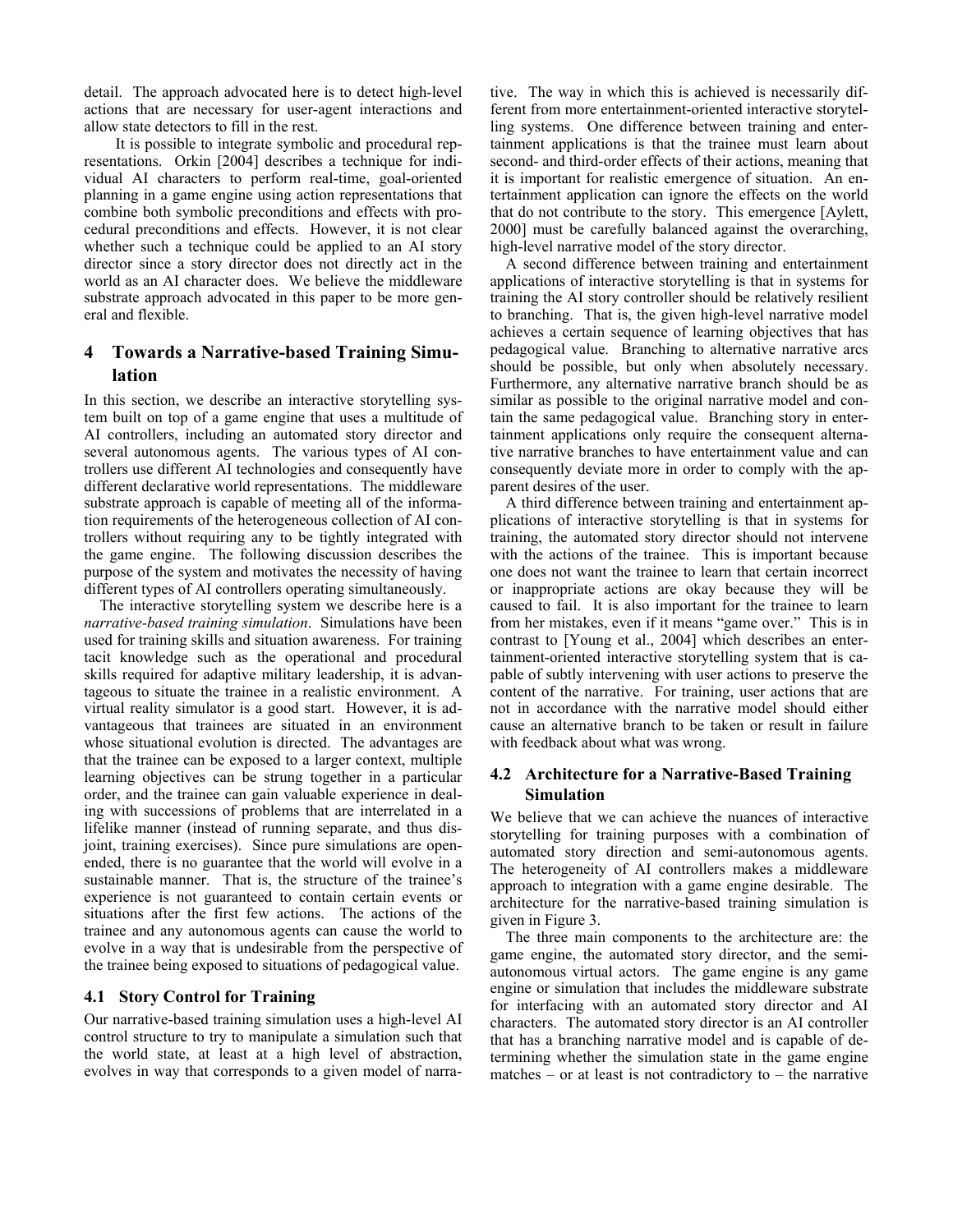

**Figure 3:** Architecture for a narrative-based training simulator.

model. Additionally, the automated story director is capable of manipulating the *extra-diegetic* effects of the game engine as well as the semi-autonomous virtual actors. Extradiegetic aspects of the game engine are those involving the visualization of the world such as music, cinematography (e.g. [Jhala, 2004]), and lighting (e.g. [Seif El- Nasr and Horswill, 2003]), and not the actual simulation state.

 Each non-player character (NPC) that the trainee will be expected to interact with is represented by a pairing of two components: a bot and an AI controller called an *actor*. Bots are described in Section 2. An actor<sup>2</sup> contains within it an autonomous agent decision-making process that has beliefs, desires, and intentions and uses sensors to react to the environment as it attempts to achieve its intentions. Examples of AI character technologies that have been applied to animated, virtual agents are Soar [Rickel et al., 2002], HAP [Loyall, 1997], ABL [Mateas and Stern, 2003], and hierarchical task networks [Cavazza, Charles, and Mead, 2002]. We do not make any commitment to the type of agent technology used in the narrative-based training simulation except that the agent decision-making process is wrapped in additional logic that is aware of the narrative goals of the automated director and is *directable*. A directable agent is one whose behavior and reasoning can be manipulated by an external process [Blumberg and Galyean, 1995; Assanie, 2002]. The actor itself is aware of the narrative goals of the automated director and takes direction from the automated director. Direction from the automated director takes one of two forms:

- Direction to achieve some world state that is desirable to the automated director and moves the plot forward.
- Direction that constrains the internal, reactive decisionmaking process – which is only aware of its own beliefs, desires, intentions and sensory input from the environment – from choosing actions, behaviors, or

 $\overline{a}$ 

dialogue that contradicts or invalidates the automated director's narrative model.

Both types of direction are essential. The first type of direction is the primary mechanism through which the automated director pushes a story forward and is necessary because the actors cannot be relied on to autonomously make decisions that are always favorable to the automated director. The second type of direction is important in any situation where actors do have some autonomy to form and reactively pursue their own goals. Autonomy means that actors can potentially choose actions, behaviors, or dialogue that contradicts the narrative model of the automated director and even make it impossible for the narrative and all of its branches to continue coherently.

 The final component in Figure 3 is a blackboard. Rist, André, and Baldes [2003] demonstrate a blackboard to be an effective channel of communication between autonomous agents and story directors. Here, the blackboard serves two purposes. First it contains a specific world state that is shared between the director and the actors. Note that this world state may be different than the world state held by the actor's internal agent processes because the internal agent processes are responsible for reacting to local environmental conditions and should not necessarily be aware of things outside the scope of its senses. Actors only receive state updates and knowledge about user avatar actions that are within range of the bots' senses and necessary for reactivity within the environment. The blackboard, however, contains a global representation of the entire virtual world, including the internal state of all the NPCs. This privileged information is only accessible to the directable processes that wrap the autonomous agent decision-making processes.

The second purpose of the blackboard is a communication channel between the automated story director and the actors. In particular, the director sends directives to the actors so that they will achieve certain world states that are advantageous to the narrative development as well as constraints so that the actors do not perform actions that make it impossible for the plot to advance. Conceivably, actors can also communicate amongst themselves to coordinate their performances.

## **5 Conclusions**

In an interactive storytelling system such as the narrativebased training simulator described here, the graphical rendering of the virtual world and story world characters is separate from the AI control processes for story direction and agent decision-making. Game engines notoriously use proprietary and procedural representations for world state whereas AI controllers such as an automated story director often use declarative and/or symbolic world state representations. The approach presented here is a middleware substrate that uses actor and state detectors to produce declarations about the simulation world state and push state changes onto the story director and autonomous actors. While this approach is taken in the context of the architecture for a narrative-based training simulator, the middleware

 $2^2$  Gordon and van Lent [2002] lay out the pros and cons of agents that are realistic models of humans versus agents that are actors.